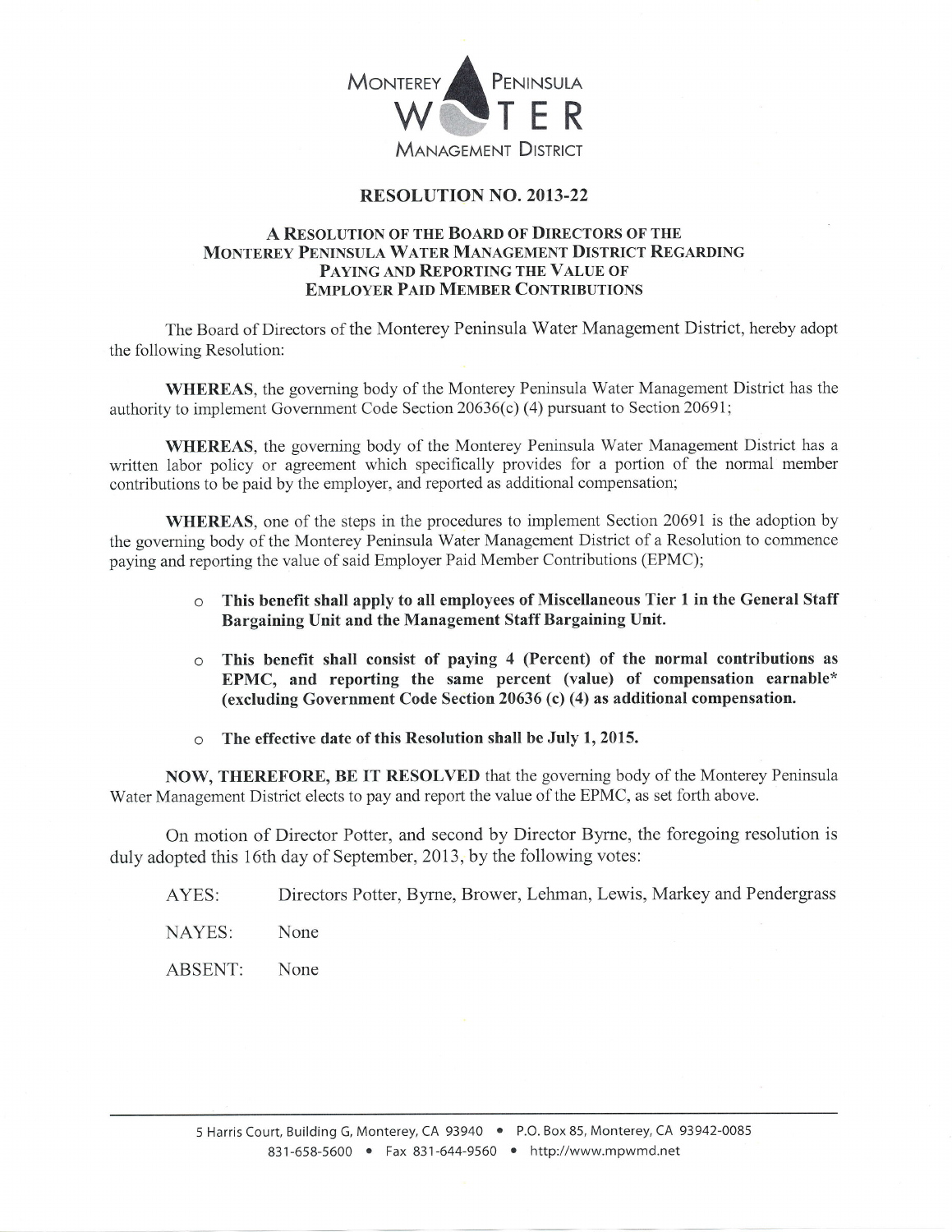I, David J. Stoldt, Secretary of the Board of Directors of the Monterey Peninsula Water Management District, hereby certify that the foregoing is a full, true and correct copy of <sup>a</sup> resolution duly adopted on the 16th day of September, 2013.

Witness my hand and seal of the Board of Directors, this 25th day of September, 2013.

David J. Stoldt, Secretary to the Board

U:\staff\Resolutions\2013\2013\_22\FINAL2013\_22.docx